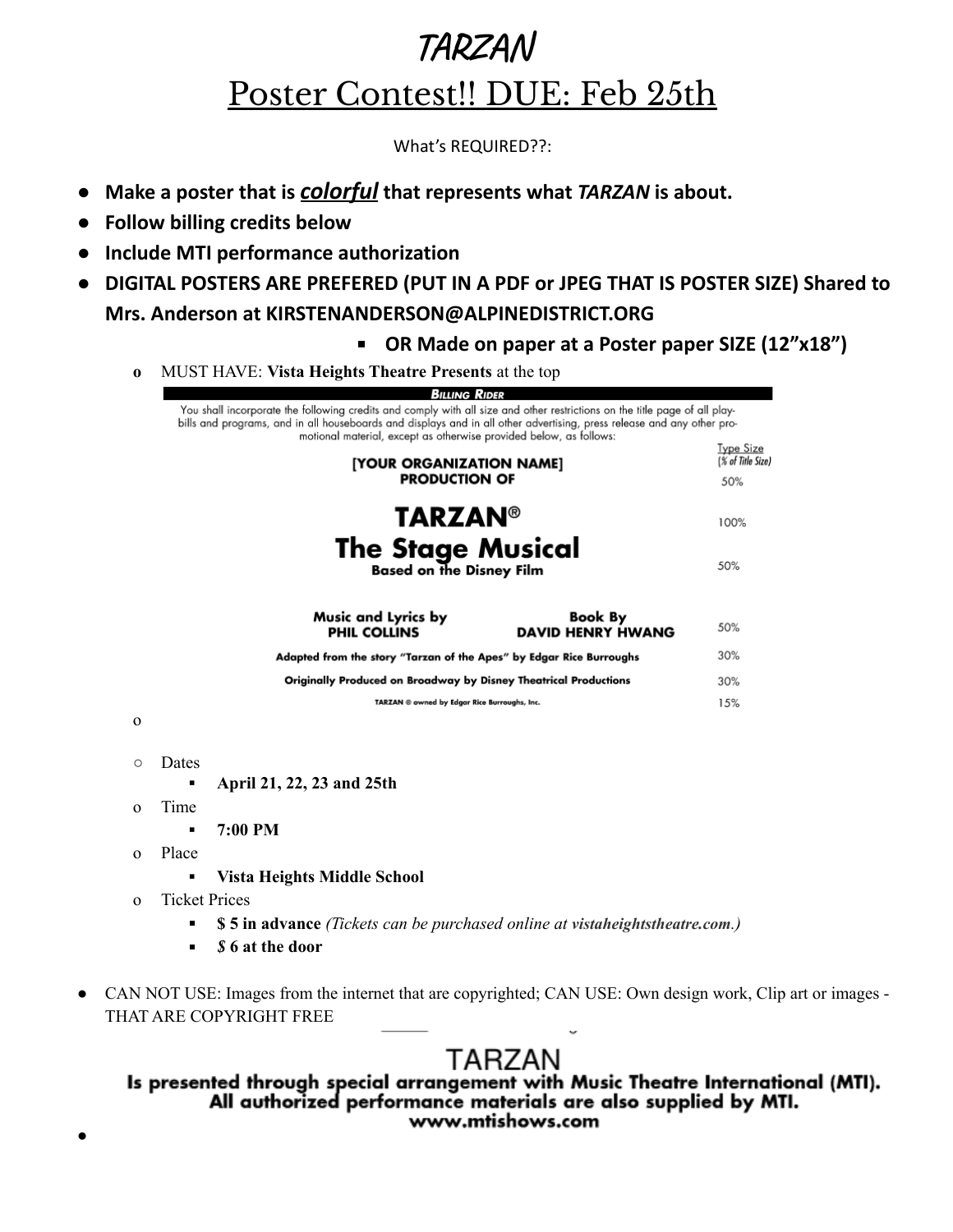EXAMPLE:

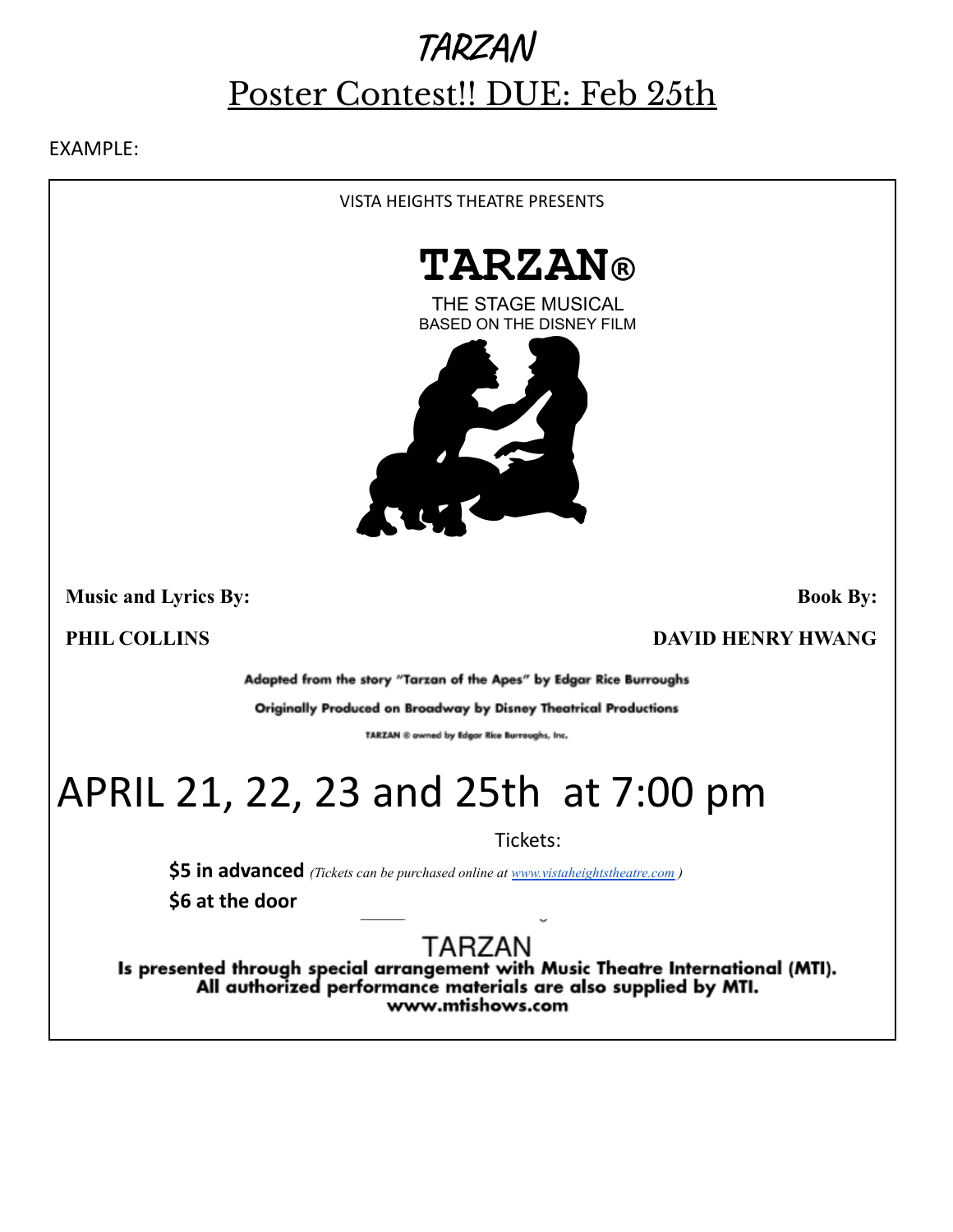### Synopsis [https://en.wikipedia.org/wiki/Tarzan\\_\(musical\)](https://en.wikipedia.org/wiki/Tarzan_(musical))

### Act 1

Off the West African coast, a young English couple and their newborn son barely survive a shipwreck and land in [Africa](https://en.wikipedia.org/wiki/Africa). They construct a tree house for their son before being killed by a leopard named Sabor. In the African Jungle, [Kerchak](https://en.wikipedia.org/wiki/Kerchak), the leader of a tribe of gorillas admires his new infant son with his mate, [Kala](https://en.wikipedia.org/wiki/Kala_(Tarzan)) ("[Two Worlds](https://en.wikipedia.org/wiki/Two_Worlds_(song))"). Sabor suddenly appears and kidnaps the newborn baby gorilla. Kala goes off to find her son but finds the human boy instead and names him [Tarzan](https://en.wikipedia.org/wiki/Tarzan). She mothers him and raises him despite Kerchak's refusal to treat Tarzan as his son ("[You'll Be In My Heart](https://en.wikipedia.org/wiki/You%27ll_Be_in_My_Heart)").

As a young child, Tarzan finds that he cannot keep up with the tribe, while Kerchak views him as a threat. Despite this, Tarzan is befriended by the lighthearted Terk, a young gorilla who teaches him the ways of the gorillas ("Who Better Than Me"). However, Kerchak finds Tarzan constructing a spear, and assuming he intends to hurt the gorillas, he exiles him from the gorilla tribe ("No Other Way"). Kala worries for him and goes off to find him. She discovers him despairing by the water's edge ("I Need To Know"). Kala tells him that even though they look different, underneath the skin, they are just the same, reigniting Tarzan's desire to become the best ape ever.

Years pass, and Tarzan grows into a young man, athletic and resourceful ("[Son of Man](https://en.wikipedia.org/wiki/Son_of_Man_(song))"), accepted by many of the gorillas as one of their own, except for Kerchak. Kala tries to convince Kerchak to accept Tarzan ("Sure As Sun Turns To Moon"). Kerchak won't change his mind until Tarzan kills the leopard that has been terrorizing the tribe. Suddenly, gunshots are heard throughout the jungle, causing the tribe to scatter, but Tarzan investigates. Deep in the jungle, [Jane Porter,](https://en.wikipedia.org/wiki/Jane_Porter) a young English naturalist, is overwhelmed by the thrillingly diverse jungle life ("Waiting For This Moment"). While exploring, she is attacked by a giant spider but is rescued by Tarzan. Tarzan and Jane carefully assess each other as they realize their similar qualities ("Different").

### Act 2

At the Porter expedition site, Terk and the other gorillas discover the site and all of its unique features, and do some redecorating ("Trashin' The Camp"). Jane returns to the site with Tarzan, and she is thrilled by the tribe of gorillas. Kerchak arrives and scares the gorillas off. Jane tries to convince her father, Professor Porter, and their guide, [Clayton](https://en.wikipedia.org/wiki/William_Cecil_Clayton), that she discovered a wild man and a tribe of apes. Kerchak forbids contact with the humans, but Tarzan and Jane grow to love each other and Jane tells her father more about the wild ape man ("Like No Man I've Ever Seen"). Tarzan soon visits the humans and becomes properly acquainted with them, especially Jane, though Clayton becomes jealous of their love.

Jane tries to teach Tarzan more about humans and human life, while Tarzan shows her his jungle world, too ("[Strangers Like Me"](https://en.wikipedia.org/wiki/Strangers_Like_Me)); all the while, Jane tries to cope with her emotions ("For The First Time"). She tries to tell her father to stop Clayton's plans of killing the gorillas, but Clayton, wanting to achieve his goal, tricks Tarzan into taking the humans to the gorilla nesting grounds. Tarzan asks Terk to help him by keeping Kerchak away, and Terk agrees ("Who Better Than Me (Reprise)"). As Tarzan shows the humans his gorilla family, Kerchak arrives anyway, scattering the humans and demanding that Tarzan choose who he is. Realizing her son is torn between his loyalty to his gorilla family and his need to be with humans, Kala shows Tarzan the treehouse his parents built and he discovers all of their belongings ("Everything That I Am"). He decides to go to England with Jane and live as a human and he tells Kala his decision ("You'll Be In My Heart (Reprise)").

Tarzan approaches Jane and Porter, announcing his intention to leave the jungle and be with Jane. As the rest of the gorillas arrive to say goodbye to Tarzan, they are suddenly attacked by Clayton, who is more than determined to kill the gorillas once and for all. He shoots Kerchak when he takes a bullet meant for Tarzan, fatally wounding the gorilla